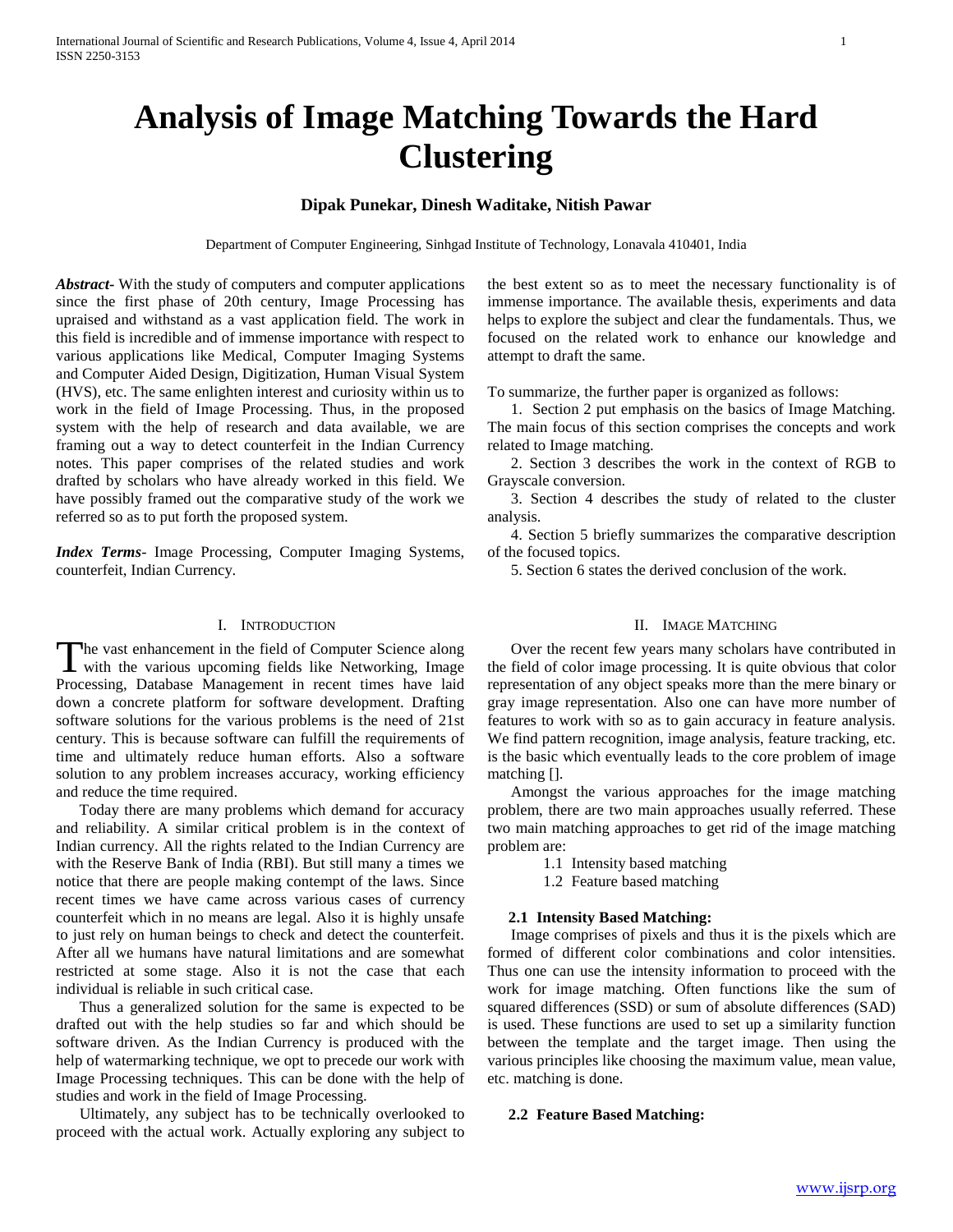This approaches generally deals with the geometric features, such as points, edges and corners, etc. For feature extraction the normal feature extraction algorithms are usually referred. Then the similarity function such as Hausdorff distance function is used to get the match position and finally matching is performed  $[$ ].

 In the entire process of image matching, one of the most important tasks is feature detection. The ultimate accuracy is dependent on these basic steps as features contain vital image information. This vital information in images is expressed using various color spaces like RGB, HSV, XYZ, LAB, CMY, YCbCr, etc. Thus we have another problem arising that is to decide the most appropriate color space for the particular application.

## III. RGB IMAGE TO GRAYSCALE IMAGE CONVERSION

 Any color image comprises of three basic colors: Red (R), Green (G) and Blue (B). Various large numbers of colors are formed due to the combination of these basic colors. Human eye notice these colors due to the variations in intensity of the RGB colors. Thus it is very crucial task to convert any RGB color image to other color space maintaining the intensity information.

 The conversion of RGB color image to any other color space depends on the application and the necessity of various features to be focused while conversion. But to have more precise knowledge about the color image is of immense importance. The RGB image consist of two main attributes i.e. luminance and chrominance. Thus, conversion of a RGB image into a Grayscale image is converting the 24 bit RGB values into 8 bit Grayscale values. Hence, there are 256 gray levels in an 8 bit grayscale image and the intensity ranges from 0 to 255, where 0 being black and 255 being white.

 The various available image processing techniques and software applications converts RGB image to grayscale image. However, usually we find these techniques consider only one of the factor either luminance or chrominance. The below mentioned algorithm not only considers both the factors, but, at the same time highly consumes computational time and memory.

#### **ALGORITHM:**

|  | 1. Y = $(0.299 \times R) + (0.587 \times G) + (0.114 \times B);$ |  |
|--|------------------------------------------------------------------|--|
|  | 2. U = $(B - Y)$ x 0.565;                                        |  |

```
3. V = (R - Y) \times 0.713;
4. UV = U + V;
5. R1 = R*0.299;
6. R2 = R*0.587;
7. R3 = R*0.114;
8. G1 = G*0.299;
9. G2 = G*0.587;
10. G3 = G*0.114;
11. B1 = B*0.299;
12. B2 = B*0.587;
13. B3 = B*0.114;
14. R4 = (R1 + R2 + R3)/3;
15. G4 = (G1 + G2 + G3)/3;
16. B4 = (B1+B2+B3)/3;
17. I1 = (R4 + G4 + B4 + UV)/4;18. END
```
 The steps 1 to 3 calculate the luminance and chrominance values of the source color image. In the step 4 sum of chrominance value calculated. Steps 5 to 16 the RGB values are approximated using RGB components. Step 17 calculates the average of the four values R4, G4, B4 and UV. The I1 represents the resulted gray color image [3].

 This algorithm yields grayscale image with better luminance and chrominance property for most of the cases and as standard for other few cases. However, there is a minimum amount of loss in the grayscale image due to reduction the algorithm preserved contrasts, sharpness, shadow, and structure of the color image in the reproduced grayscale image.

#### IV. CLUSTERING ANALYSIS

 Clustering in simple terms is grouping or classifying things or objects of study together with respect to their properties. Clustering analysis is a tool of immense importance in statistical data analysis to deal with uncertainty, unclear and poor expression. Basically, clustering analysis is classified into two types as soft clustering and hard clustering.

 Fuzzy clustering analysis is one of the most usually used efficient methods for clustering analysis which comes under the head of soft clustering. In soft clustering, clusters are so formed that maximum area of interest is covered under clustering. A single element in this can be a part of one or more clusters and so is subjected to more keen observations. Fuzzy clustering analysis is a point of view used for clustering analysis in which the data sets or clusters are formed in the same way as defined by the fuzzy logic. The clustering is not only based on the relationship between the two elements, but the depth of the relationship between them is also considered. Thus, fuzzy clustering analysis can be adapted to the objects and elements which possess vagueness and uncertainty.

 The fuzzy clustering uses fuzzy logic to create fuzzy partition which ultimately deals with the Fuzzy C Means algorithm. The FCM algorithm classifies the image by grouping similar data points in the feature space into clusters. This clustering is achieved by iteratively minimizing a cost function that is dependent on the distance of the pixels to the cluster centers in the feature domain. The Objective function is as given below,

$$
J = \sum_{j=1}^N \sum_{i=1}^C U_{ij}^m \mid |X_j - V_i| |^2
$$

Where,

 $Uij$  = membership of pixel 'Xj' in the ith cluster,  $m =$  fuzziness of the resulting partition, and  $m=2$ ,  $Xi$  = ith element of d-dimensional measured data,  $Vi = center of the cluster$ ,  $J =$  total number of pixels [6].

 In FCM technique, a noisy pixel is wrongly classified because of its abnormal feature data. One of the important characteristics of an image is that neighboring pixels are highly correlated, i.e. the pixels in the immediate neighborhood possess nearly the same feature data. Therefore, the spatial relationship of neighboring pixels is an important characteristic that can be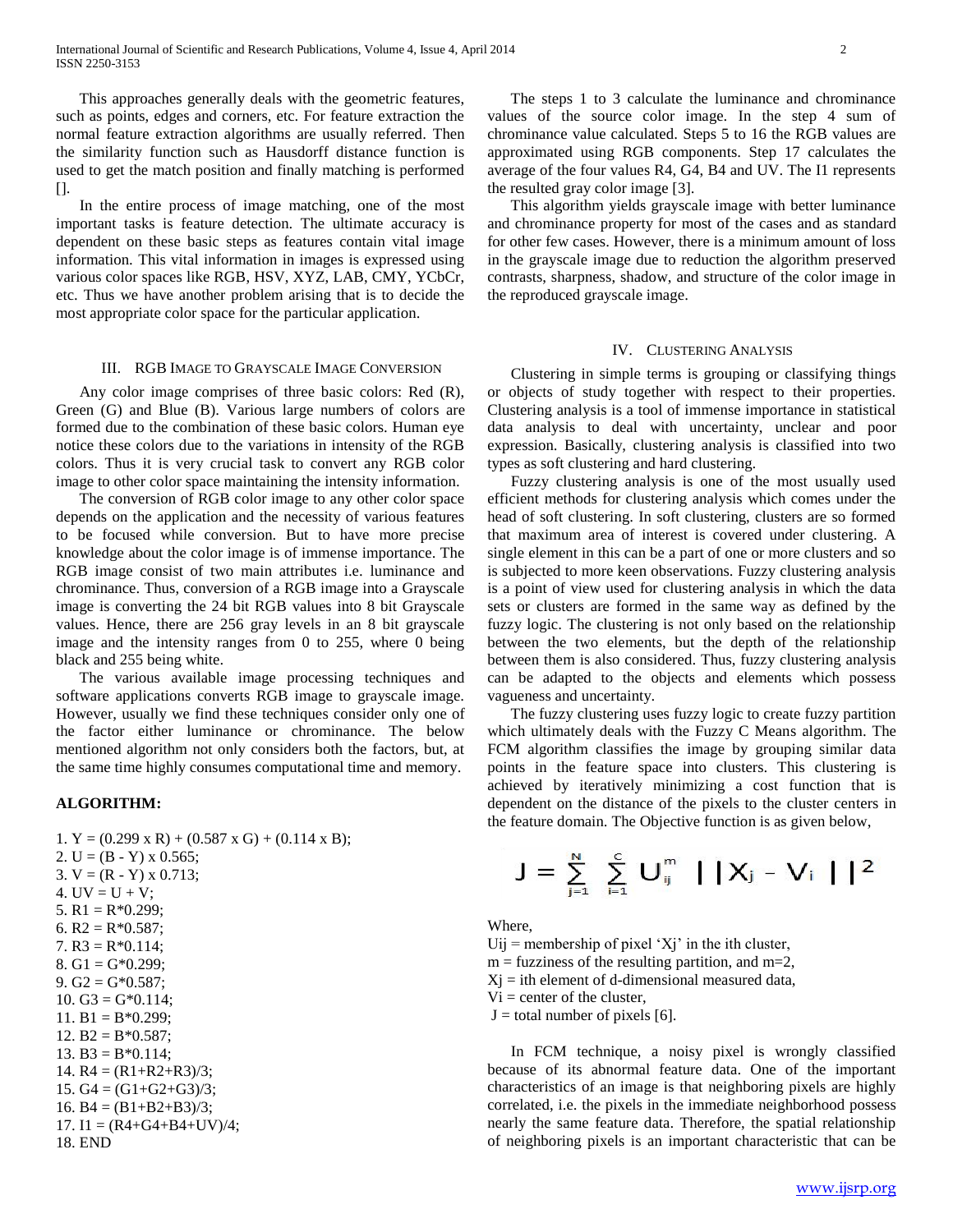great aid in image segmentation. Spatial Fuzzy C Means method incorporates spatial information, and the membership weighting of each cluster is altered after the cluster distribution in the neighborhood is considered. The first pass is the same as that in standard FCM to calculate the membership function in the spectral domain. In the second pass, the membership information of each pixel is mapped to the spatial domain and the spatial function is computed from that. The FCM iteration proceeds with the new membership that is incorporated with the spatial function. The iteration is stopped when the maximum difference between cluster centers or membership functions at two successive iterations is less than a threshold value 0.02. To develop the spatial information, a spatial function is defined as below,

$$
h_{ij} = \sum_{k \in NB(X_j)} U_{ik}
$$

Where,

 $NB(Xj)$  = square window centered on pixel 'Xj' in spatial domain.

hij = the probability that pixel 'Xj' belongs to ith cluster.

 In Spatial fuzzy c means the initial membership matrix for initialized clusters is generated randomly. The initial membership matrix does not depend on samples of data sets. If the quantities (like the cluster number, initial center and membership matrix) are not selected correctly for a noisy data, this algorithm will stop in local minimum [6].

## V. SUMMARY

 This paper typically comprises the thesis related to Image Processing. The various data referenced throughout the survey correspondently promoted us to study work related to Image Matching. Going through the vast subject, the descriptive study of the survey is briefly discussed. The thesis subjectively covers Image matching, RGB image to Grayscale image conversion and Clustering analysis.

#### **5.1 Image Matching:**

 Usually image matching is done either intensity based or feature based. The intensity based approach is simple to use, but can introduce localization error and is sensitive to illumination variation. While, the feature based approach eliminates illumination variation but increases calculation complexities.

#### **5.2 RGB Image to Grayscale Image Conversion:**

 Choosing a color space to focus on the subject is a critical task. When working with image intensity, it is important to preserve the intensity information while converting RGB image to Grayscale image. Thus, we need to consider both luminance and chrominance factor, also decrease the calculation overhead in the above mentioned algorithm. The conversion procedure must take into consideration the NTSC standards.

## **5.3 Clustering Analysis:**

 Clustering analysis is dependent on the system requirements. The thesis helps to go through the Fuzzy clustering analysis clarifying the two types of clustering viz. soft clustering and hard clustering. The clustering approach should not only consider the relationship between neighboring pixels, but, should also consider the depth of relationship. Fuzzy clustering analysis is the most widely used clustering algorithm, but, many a times increases the complexity. Also the FCM technique wrongly classifies a noisy pixel. Thus the various errors were minimized in the spatial fuzzy c means. Although, scholars have put forth many changes to overcome drawbacks, still complexities and calculation overhead exits.

## VI. CONCLUSION

 All this enhancing subjective study aided the way to introduce the fake note detection system. Using the thesis so far, we club the various related material to enhance our work. With the aim of image matching in mind, we frame a RGB image to Grayscale image conversion algorithm and will use hard clustering techniques to carry over the clustering analysis.

#### **REFERENCES**

- [1] B.Sirisha and B.Sandhya, "Evaluation of Color Spaces for Feature Point Detection in Image Matching Application," 2013 Third International Conference on Advances in Computing and Communications.
- [2] C. Saravanan, "Color Image to Grayscale Image Conversion," 2010 Second International Conference on Computer Engineering and Applications.
- [3] Dr. D. Selvathi, R. Dhivya, "Segmentation of Tissues in MR Images using Modified Spatial Fuzzy C Means Algorithm," 2013 International Conference on Signal Processing, Image Processing and Pattern Recognition [ICSIPRI].
- [4] Juwei Lu and K.N. Plataniotis, "On Conversion from Color to Gray-scale Images for Face Detection," 2009 IEEE.
- [5] Rui Mou, Minying Huang and Qinyin Chen, "Research on Improvement of Fuzzy Clustering Analysis," 2010 3rd International Conference on Advanced Computer Theory and Engineering (ICACTE).
- [6] Tarun Kumar and Karun Verma, "A Theory Based on Conversion of RGB image to Gray Image," International Journal of Computer Applications (0975 – 8887) Volume 7– No.2, September 2010.
- [7] Xiaohang Hu, Shuangxia Pan, Han Bai, "A New Image Matching Algorithm Based on the Relative Position of Intensity," 2007 IEEE.
- [8] Yongjun Zhou, Jing Wang, Ming Li, Jing Tian, Guang Ji, Hanping Dong, Li Yu, "Method of a Fuzzy Cluster Analysis to Evaluate Microbial Enhanced Oil Recovery," 2012 International Conference on Communication Systems and Network Technologies.

#### AUTHORS

**First Author** – Dipak Punekar, Department of Computer Engineering, Sinhgad Institute of Technology, Lonavala 410401, India, Email: dipakpunekar5@gmail.com

**Second Author** – Dinesh Waditake, Department of Computer Engineering, Sinhgad Institute of Technology, Lonavala 410401, India, Email: meet.dineshw@gmail.com

**Third Author** – Nitish Pawar, Department of Computer Engineering, Sinhgad Institute of Technology, Lonavala 410401, India, Email: nitishkpawar\_01@rediffmail.com